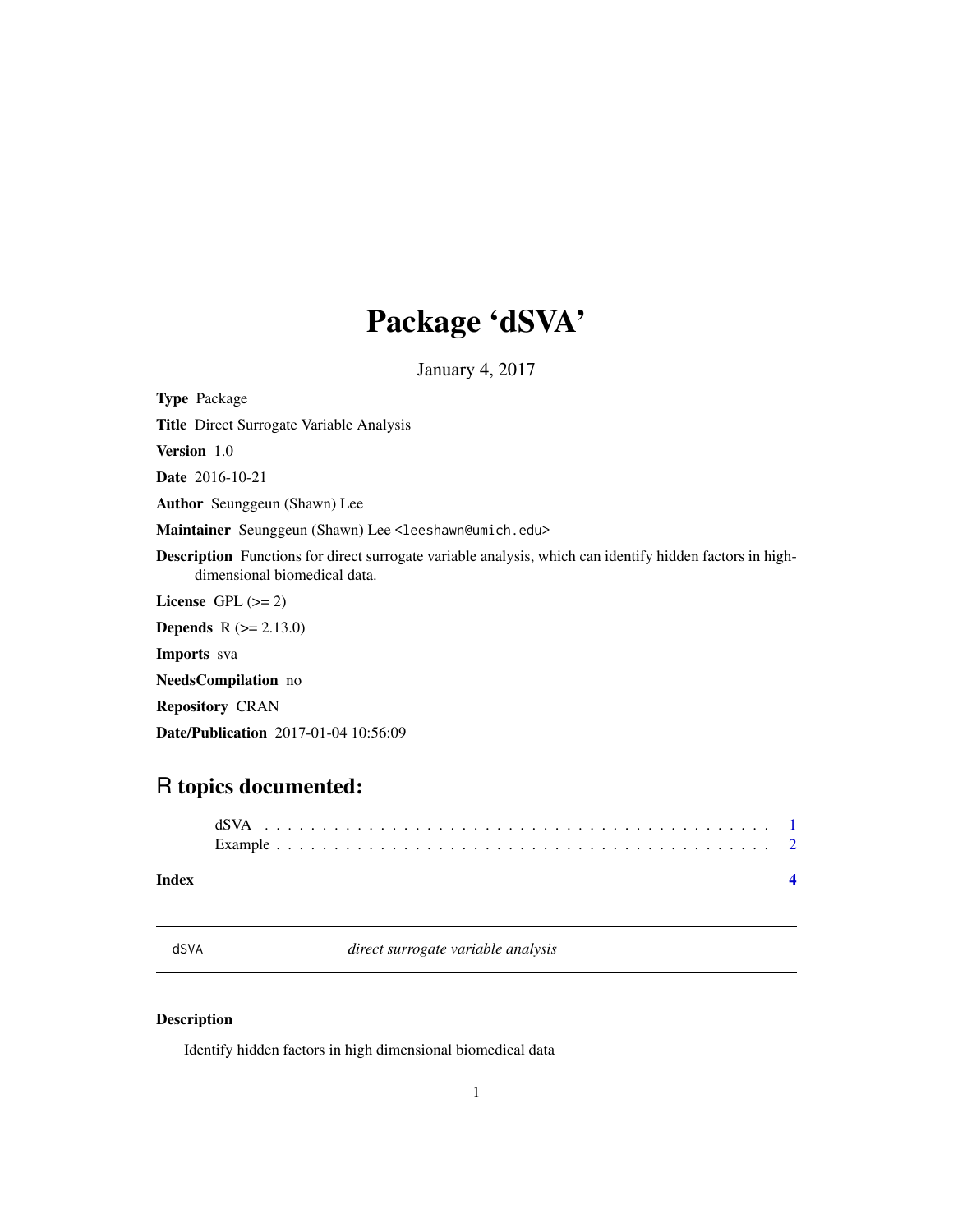#### <span id="page-1-0"></span>Usage

dSVA(Y, X, ncomp=0)

#### Arguments

|       | n x m data matrix of n samples and m features.                                                                                                                 |
|-------|----------------------------------------------------------------------------------------------------------------------------------------------------------------|
| X     | n x p matrix of covariates without intercept.                                                                                                                  |
| ncomp | a number of surrogate variables to be estimated. If nomp=0 (default), nomp<br>will be estimated using the be method in the num.sv function of the sva package. |

#### Value

Bhat = Bhat.all[idx.test,], BhatSE= BhatSE[idx.test,], Pvalue=Pvalue

| Bhat          | n x m matrix of the estimated effect sizes of X      |
|---------------|------------------------------------------------------|
| <b>BhatSE</b> | n x m matrix of the estimated standard error of Bhat |
| Pvalue        | n x m matrix of the p-values of Bhat                 |
| Z             | a matrix of the estimated surrogate variable         |
| ncomp         | a number of surrogate variables.                     |

#### Author(s)

Seunggeun Lee

#### Examples

```
data(Example)
attach(Example)
out<-dSVA(Y,X, ncomp=0)
```
Example *Example data for dSVA*

#### Description

Example data for dSVA.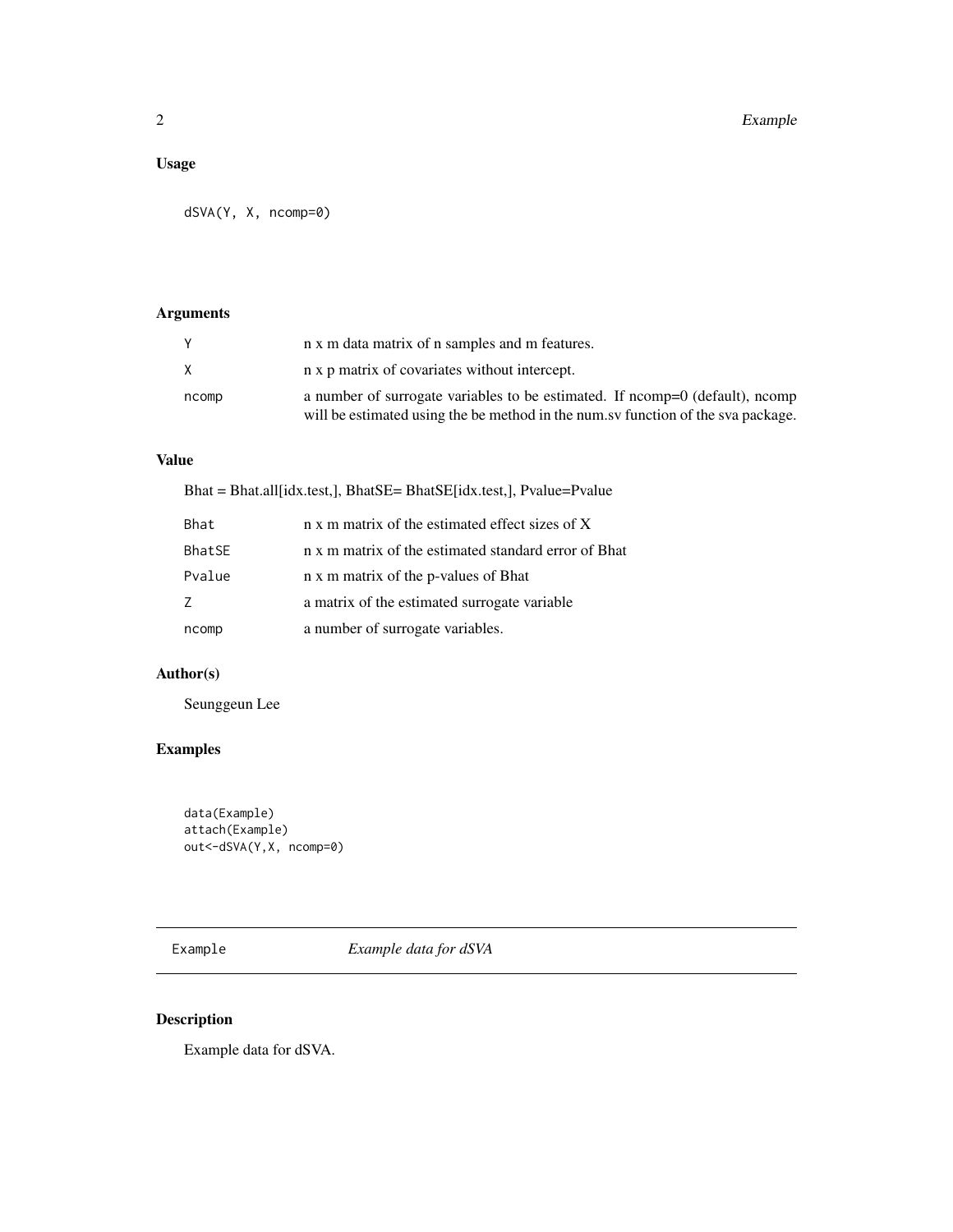#### Example 3

#### Format

Example contains the following objects:

- Y a data matrix of 100 individuals and 5000 features
- X a vector of the primary variable